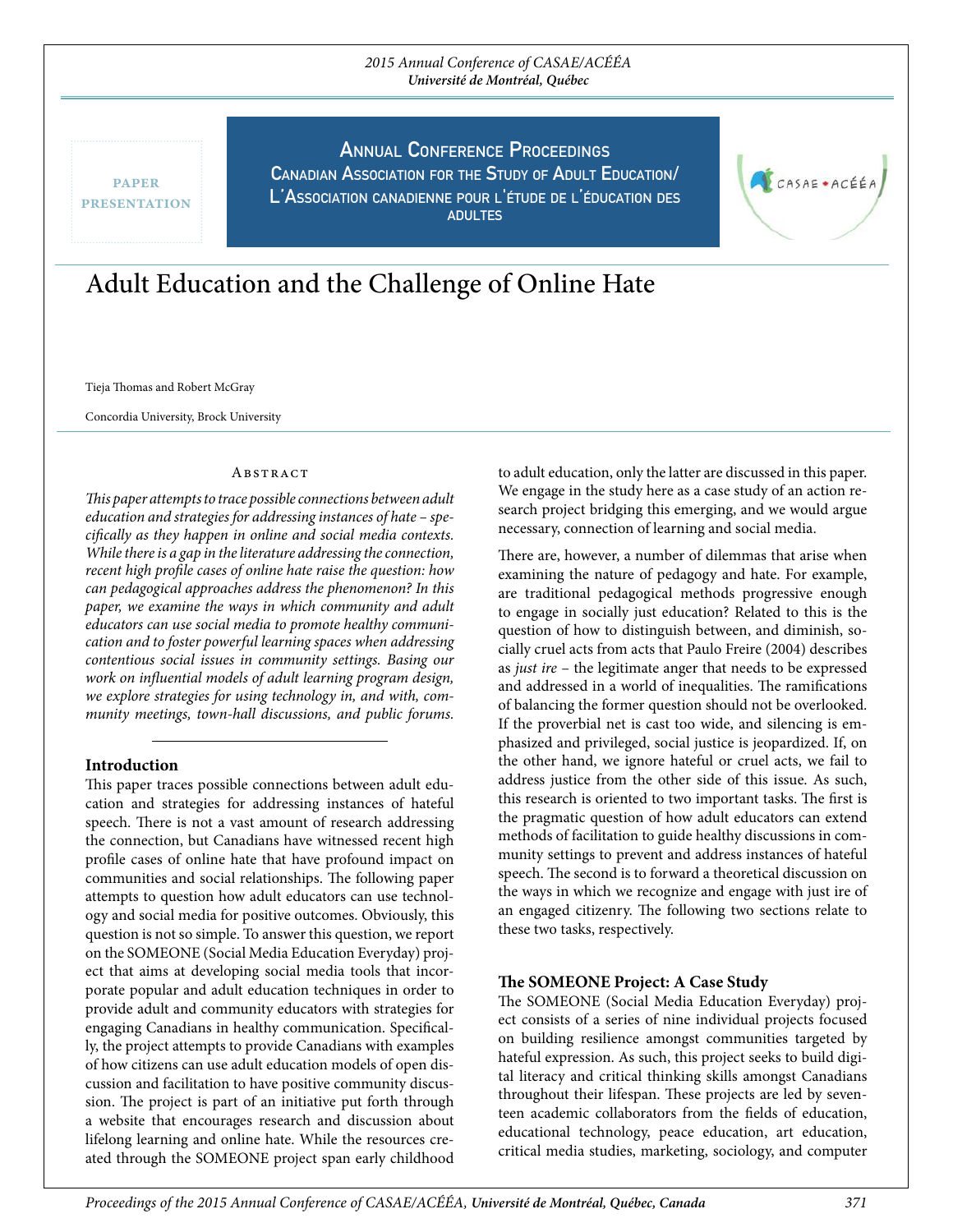science. Notably, the co-authors of the present paper are leading one project under the larger SOMEONE umbrella, which aims at developing social media tools that incorporate popular and adult education techniques in order to provide adult and community educators with strategies for engaging Canadians in healthy communication.

In our project, we attempt to leverage the power of the connection between social media as a tool for identity and community building, personal expression, and democratic participation with theories of adult education in order to enhance Canadians' abilities to respond to and engage with contentious socio-political issues impacting their communities. We translate infuential models of adult learning programs into online environments in order to foster informal learning spaces in which critical conversations about social structures and justice or injustice may be pursued. To this end, the resources that are currently being developed map various techniques and ways to have digital discussions and communication, which will be presented to audiences via short animated videos and distributed via social media.

In the frst video in the series, viewers are introduced to a young woman who is faced with a problem: There has been hateful graffiti spray-painted on the neighborhood school. The video emphasizes the importance of having the protagonist move to address the issue with her community. This is a crucial point in the video series: Not only is the aspect of civic engagement stressed as crucial to community life, but the agency to intervene in social contexts is a focus. In this way, we leverage the concept of committed engagement such as developed by Augusto Boal (1993) in his infuential Theater of the Oppressed. As a result, the other videos give examples of how she can get her community together and address the issue. It is here where the viewers are introduced to a discussion about the connection between facilitation models and social media. The subsequent videos are posited as parallel options for action. We explore a number of the possible intersections of social media and facilitation methods to give the viewer a number of options. For example, one video discusses how techniques such as those akin to "Dotmocracy" methods can be employed via twitter and the use of hash-tags. The basic concept here is to use participatory idea prioritization in online and physical communities -- essentially a digitization through social media. Likewise, other videos explore possible connections between "World Cafe" style conversations and the use of forums, specifcally through platforms like reddit. Finally, another video posits how communities can participate in digital storytelling through platforms like Youtube, Vimeo, vines, and Instagram.

These videos stress vital aspects of citizenship education whereby participation in public debate, specifcally around contentious issues, is understood as necessary for democracy. We privilege the role of dialogue as necessary for thriving democracy and as such, emphasize adult education models of open discussion and communication. There are, however, two theoretical issues that arise through a discussion of the multimedia tools and website aimed for adult education:

The first is how to preclude acts of speech that emphasize cruelty and hate but, at the same time, allow for unpopular expressions. The second is the extent to which the generic models of facilitation of adult learning are capable of addressing the specifc sociological nature of hate speech in Canada. This is a particular area of interest owing to the fact that when it occurs in Canada hate crimes broadly, and online hate specifcally, relate to specifc demographics of race (Statistics Canada, 2012). In the next section we turn to a discussion of potential ways to distinguish between hate and just ire, and suggest both ways to mobilize the latter towards democratic ends and ways that expression of the latter can be facilitated via the use of social media.

#### Challenges for Emancipatory Adult Education

The concept of just ire, is articulated in Freire's (2004) Pedagogy of Indignation, whereby he situates outrage at injustice as a necessary part of the learning process. The amount of space Freire dedicates to this concept is quite short – but powerful. Freire recounts, in the short and introspective essay "Literacy and Destitution," some of the perils of slum living in the north-east portion of Brazil. In the essay, he recalls the perils of people living beside a landfll. One specifc story of the "horrifc landfll" was "that a family once removed, from a heap of hospital waste, pieces of amputated breasts with which they prepared their Sunday dinner" (p. 58). Freire goes on to note that the story left him "horrified and flled with just anger" (p. 58). From there, he elaborates in a longer, but worthwhile passage:

I have the right to be angry and to express that anger, to hold it as my motivation to fght, just as I have the right to love and express my love for the world, to hold it as my motivation to fght, because while a historical being, I live history as a time of possibility, not of predetermination. If reality were what it is because it was written so, there would be no reason to be angry. My right to feel anger presupposes, in the historic experience in which I participate, that tomorrow is not a "given," but rather a challenge, a problem. My anger, my just ire, is founded in my revulsion before the negation of the right to "be more," which is etched in the nature of human beings. (pp. 58-59)

There are a number of implications worth addressing from Freire's passage. First, he acknowledges the emotional efects that grave historical injustices precipitate. Rather than gloss over traumatic events, he engages with the specifc type of anger that he views as necessary for progressive education. Second, he acknowledges the historical -- as opposed to natural - conditions of inequality. Third, and finally, he warns against conceptualizing these historical conditions in a way that avoids predetermination.

The concept of just ire is not a major theme in the work of Freire. Notwithstanding, Macedo (2004) expands upon this idea as important to include in the discussion of socially-just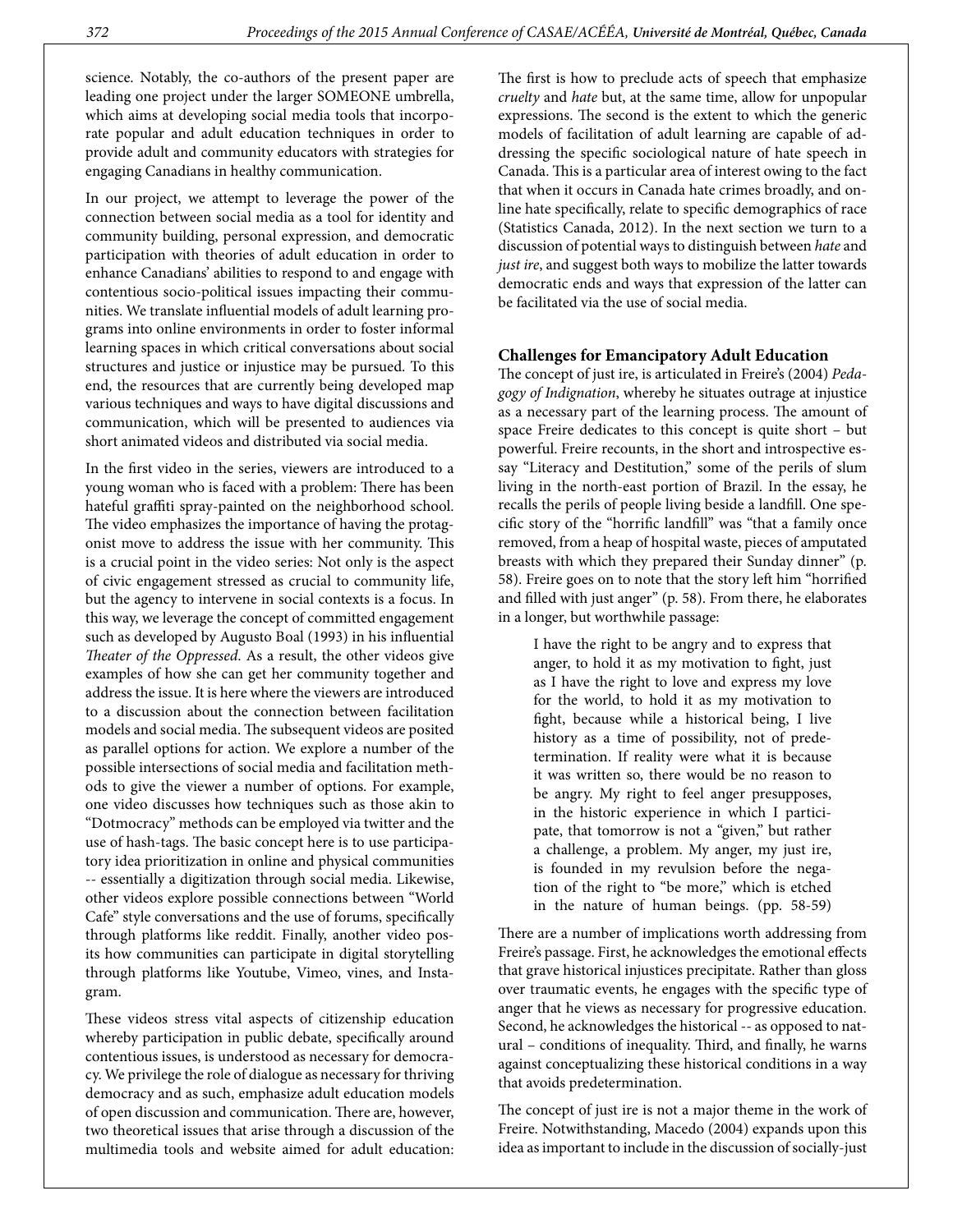learning. Also, Grace & Wells (2011), pick up the discussion of Macedo on the concept to inform their own work with sexual minorities.

We are left to struggle with one important question however: How do we identify diferences between just ire and hateful speech? Étienne Balibar (2002) makes an important distinction between what he posits as the dialectic of power (in classic Marxist parlance, this dialectic is usually state power and violence and revolutionary power and violence) and acts which transcend this dialectic and engages in what he refers to as cruelty. It is the concept of cruelty that Balibar notes is the outlier. While it is not always clear when acts transcend into cruelty, he highlights that the aspect of deriving pleasure from acts is a marker of cruelty:

Although an essential part of the question is to understand why power itself, be it state power, colonial domination, male domination, and so on, has to be not only violent or powerful or brutal, but also cruel – why it has to derive from itself, and obtain from those who wield it, jouissance. (p. 136)

A particular challenge for citizenship educators is to help citizens understand the importance of retaining the contestation and confict arising from diferent socio-political perspectives while also diminishing the cruel results of such disagreements. To this end, Ruitenberg (2009) suggests that citizens must learn to pay attention to such politically-relevant emotions as anger and empathy, and to understand the diference between political and moral disputes. Importantly, such a vision of citizenship education involves helping citizens to discern emotions that go beyond themselves and relate to hegemonic social relations involving the larger socio-political collective. This requires "supporting the development of a sense of solidarity, and the ability to feel anger [and empathy] on behalf of injustices committed against those in less powerful social positions rather than on behalf of one's own pride" (p. 277). As Moufe (2013) explains, if this is missing, there is a danger that democratic confrontation will be replaced by other, more individualistic and violent forms of confict.

Moreover, citizenship education in favor of the expression of just ire must go beyond a mere recognition of political passions, to a simultaneous emphasis on the importance of mobilizing these emotions towards such democratic ends as improved social justice. However, for this to be successfully realized, citizenship education must support citizens' abilities to diferentiate between moral and political anger. Ruitenberg (2009) explains, "moral anger could be the anger than one feels after seeing moral values that one cherishes violated" (p. 277), whereas political anger results from situations in which decisions are made that violate the ethico-political principles of a given society. Within a liberal democratic context, the values of 'liberty and equality for all' are fundamental to society's notions of justice. Therefore, citizens must be encourage to act in order to right injustices

that infringe upon citizens' freedoms and equality, rather than to solely act on behalf of themselves.

As we have argued elsewhere (McGray & Thomas, 2014), the Internet broadly, and social media specifcally, holds promise for the feld of citizenship education. In particular, we have highlighted social media as a space for informal learning, social interaction and community building, and heightened personal expression wherein citizens act to "intentionally assert actions on the world and have them act as generative mechanisms for other events" (p. 167). Moreover, due to the proliferation of online communities and new types of identities, we have posited that the Internet is developing as a new form of civil society in which citizens who may be excluded from more mainstream forms of politics might be learning to engage and/or already engaged in democratic participation. Not only do certain social media platforms hold the potential to democratize socio-political participation, but also they allow for the expression of important counter-discourses and the creation of counterpublics that demand attention of social injustice (Thomas, Fournier-Sylvester, & Venkatesh, 2014). For these reasons, we contend that social media are fertile grounds for the expression of just ire.

### Conclusions

Throughout the above discussion, we have highlighted the two broad, interrelated objectives to which our project aims. The first is to provide educational strategies to build citizens' and communities' capacity to convey just ire – sometimes even caused by perceived social injustices, such as hateful speech. To this end, we have included within our discussion potential ways to distinguish between expressions of just ire and *cruelty*. We argue that this is an important differentiation given the recent trend by some politicians to expand the term radicalization to include ideological groups with whom they do not agree. We posit that rather than censoring alternate (e.g., non-mainstream) social perspectives, emphasis on just ire demands validation of multiple, conficting perspectives relating to the ways in which society ought to be structured and about what social relations are just and unjust.

The second objective of our project is to leverage the power of the connections between prominent adult education models and diferent social media platforms in order to provide Canadians with tools for civic engagement within communities experiencing the efects of hateful speech. As we have argued above, such engagement necessarily includes participation in public debate, specifcally around contentious issues, and the expression of just ire. The fruitfulness of such an endeavor lies in making explicit connections between citizenship education and the use of social media as one means by which personal expression, community building, and informal learning can and does occur.

Importantly, however, we raise the question about the possibility of decontextualizing more generic models of facilitation of adult learning and the specifc sociological nature